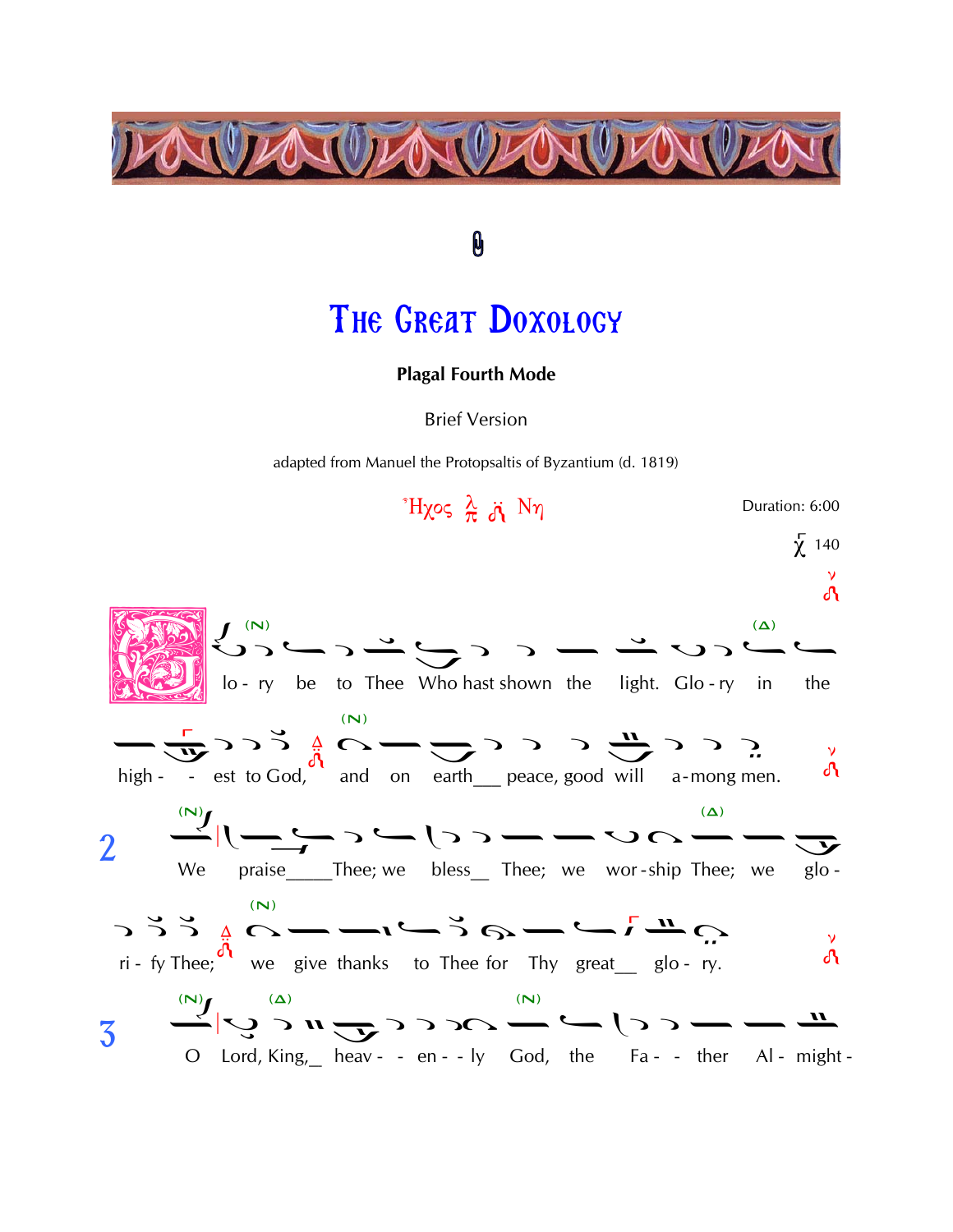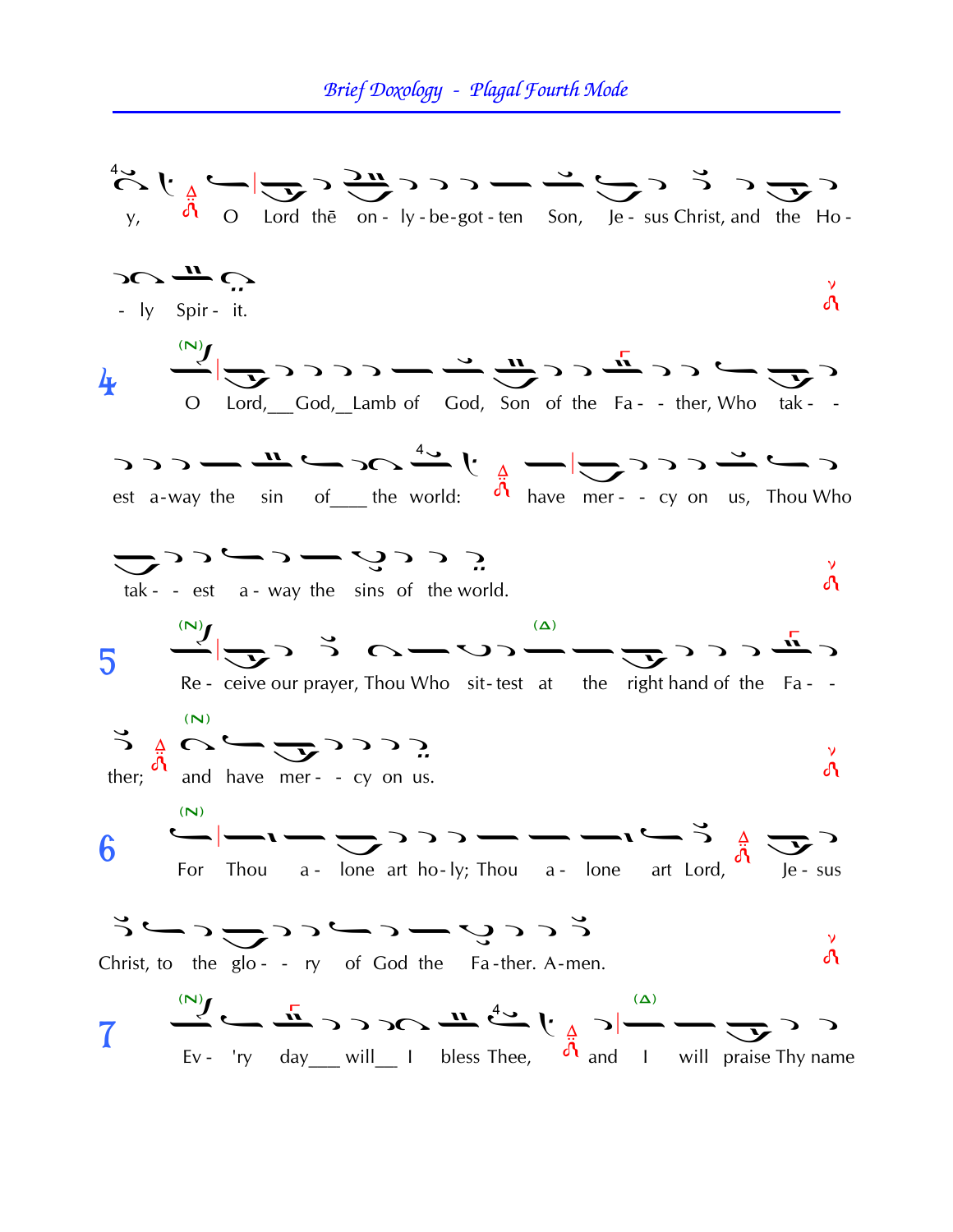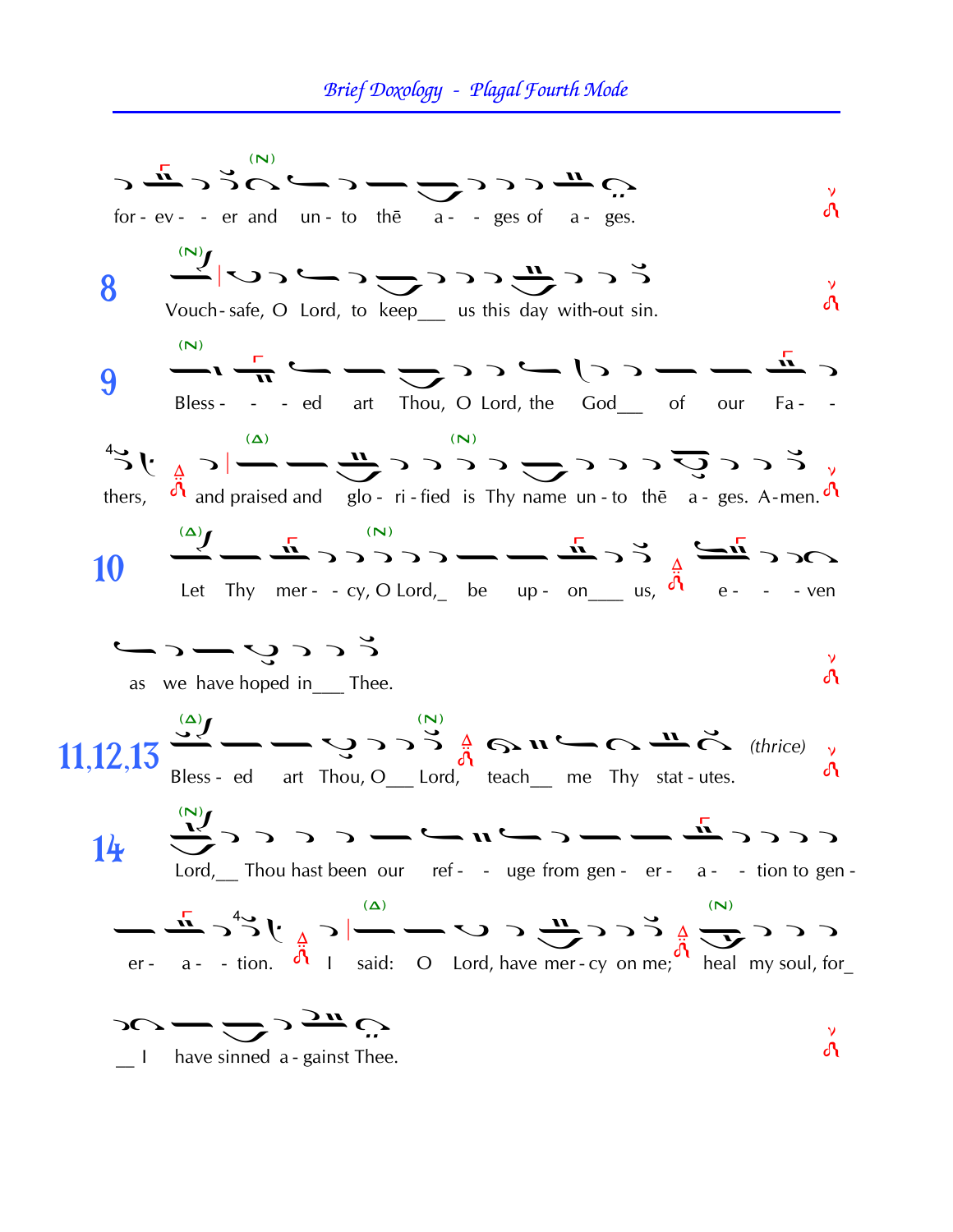Brief Doxology - Plagal Fourth Mode